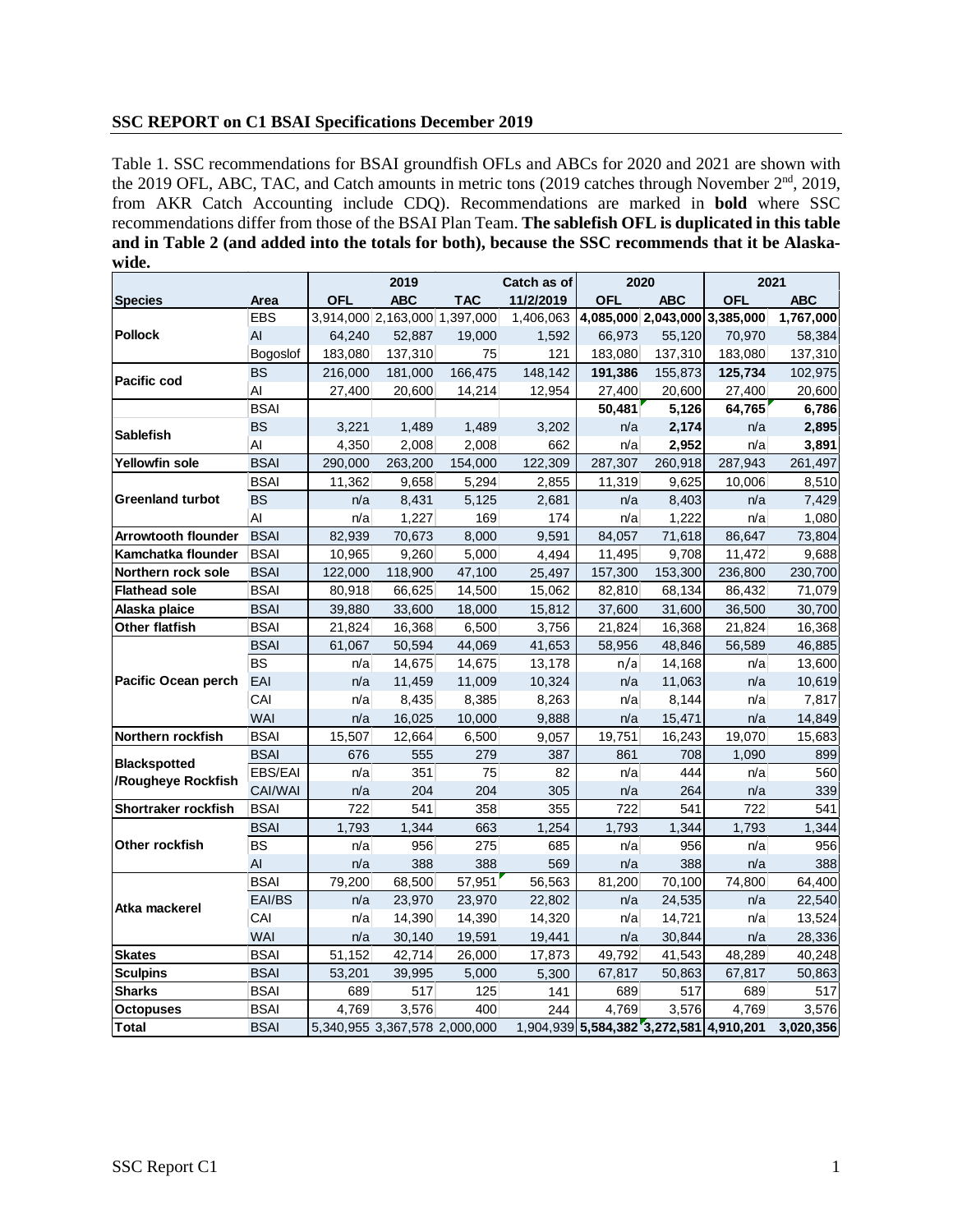# **General Stock Assessment Comments**

### **Joint Plan Team Report**

The SSC received a presentation from Grant Thompson (AFSC) on the Joint Plan Team and BSAI Plan Team Reports.

### *Risk Tables*

Dr. Thompson provided the SSC with an overview the application of risk tables to this year's full assessments, as well as the Joint Plan Team's (JPT's) requested clarification and additional guidance on their application in the future. Public comment was provided by Jon Warrenchuk (Oceana), Ruth Christiansen (United Catcher Boats), Julie Bonney (Alaska Groundfish Data Bank), Chad See (Freezer Longline Coalition), Chris Woodley (GFF), and Austin Estabrooks (APA). Written comments were received from Jon Warrenchuk (Oceana).

The SSC had a general discussion about the purpose and structure of the risk tables and reiterated the SSC's specific statements that were provided in our December 2018 minutes. It was noted that, to provide comprehensive guidance on the tables, the SSC needed to review them for each assessment and, therefore, decided to finalize our responses to the Joint Plan Team's request after completing our review of the complete suite of BSAI and GOA stock assessments. There was also some discussion of the need to make risk tables neutral, or to have some category that corresponded to less risk than typical for either that assessment or across assessments.

Prior to consideration of the Joint Plan Teams' requests, the SSC provided an overview of key considerations included in our October 2018 and December 2018 minutes:

*Adjustments from the maximum ABC are used to address uncertainty and risk that is not already accounted for via the Tier system and associated harvest control rules. Reductions from the maximum ABC are an infrequent action prompted by extraordinary circumstances, or considerable uncertainty, in attempt to respond to substantial unquantified risk. Although it is a work in progress, the SSC considers the risk table approach an efficient method to organize and report this information. The risk table approach includes four increasing levels of concern crossed with four types of contributing factors: (1) assessment, (2) population dynamics, (3) ecosystem and (4) concerns related to fishery/resource-use performance and behavior, considering commercial as well as local/traditional knowledge for a broader set of observations. This framework is intended to clarify the basis for any potential reduction. The SSC did not request this approach in order to add new reasons for adjusting from the maximum ABC, but to better describe the rationale when such changes are warranted.*

The Plan Teams completed risk tables for each full assessment and noted any important concerns or issues associated with completing the tables. A summary table of risk rankings for each stock was provided in the Joint Plan Team Minutes with detailed tables provided in the SAFE Reports. The SSC recognizes that this was a substantial effort and appreciates the authors' and Teams' diligence. We request that the Plan Team, as time allowed, does this again for the 2020 full assessments as the SSC found this exercise to be very helpful.

The summary table provided proposed reductions below maxABC for sablefish, EBS pollock, GOA pollock ABC and brought elevated risks for the EBS Pacific Cod, AI Pacific cod, and GOA Pacific cod stocks to the attention of the SSC but deferred potential specific ABC reductions to the SSC's judgement. The Team's minutes noted that summarizing the concerns listed in the risk tables was helpful as a decision framework for potential reductions from maxABC and that the risk table approach fostered increased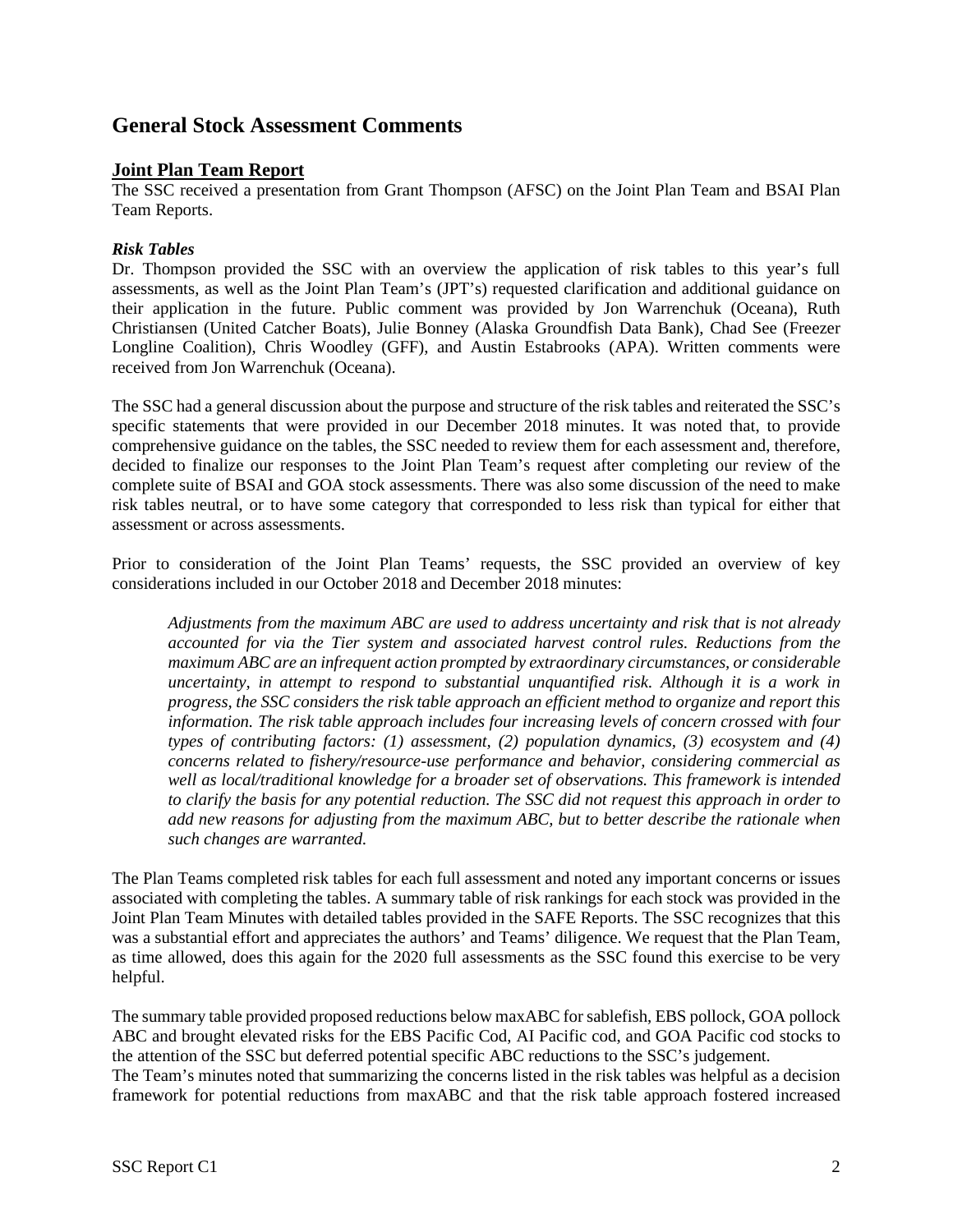collaboration between scientists with different expertise and more formally brought ecosystem considerations into assessment deliberations. The SSC was encouraged by this and indicated it was exactly what we were hoping for.

The SSC provided direct responses to 10 specific requests raised by the Teams.

*1 - Whether an overall elevated risk level (>1) mandates a reduction in ABC, and, more generally, the relationship of the risk level to the amount of reduction (if any);* 

No. The intention was to organize, report and clarify risks that are not addressed in the assessment or the tier system to promote transparency and consistency among assessments. Based on the PT minutes and this year's SAFE report, risk tables suggests this is happening. As we outlined in the December 2018 report, the risk tables are intended to be informative rather than a prescriptive regarding potential reductions from maxABC.

*2 - How to document changes that may not warrant higher levels of precaution, specifically when an overall elevated level of risk (>1) does not lead to a reduction in ABC (e.g., BSAI northern rockfish, GOA POP, GOA arrowtooth flounder);* 

Notation in the table along with associated explanation of the rationale in the SAFE reports is sufficient.

*3 - The appropriateness of the overall level of risk being based on the maximum value across the categories, such that scores of 4, 4, 4, and 4 would be the same as a score of 1, 1, 1 and 4;* 

This approach is consistent with between-category variability in risk meaning and serves to elevate stocks with any max risk concerns for further review (but see comments below regarding the over-all rating).

*4 - Whether to state a default level of no risk (=1) or an unknown level of risk when there is no information to evaluate the risk level for a given category (this was of particular concern for Tier 5 and 6 stocks);* 

"No risk" versus "no information" determinations are different and should be specified (GOA Atka mackerel and BSAI Alaska plaice provide good examples). Further, a rating of 1 does not necessarily mean no risk, but instead may reflect that the risks are dealt with in the assessment directly or via the Tier system and that no *additional, unaccounted for* risk was identified.

*5 - How to determine the relative influence of stock-specific versus indirect ecosystem indicators for setting the risk level (e.g., EBS Pacific cod, BSAI northern rockfish);* 

This is at the discretion of the author/team. No between-category "influence" is likely to be consistent between assessments and attempts to establish category weights is likely to cause as many issues as it might address.

*6 - How many direct or indirect ecosystem indicators would constitute an elevated concern;* 

This is left to the judgement of the assessment author and the team on a case-by-case basis.

*7 - How evaluations of fishery performance indicators determine risk to stock productivity;*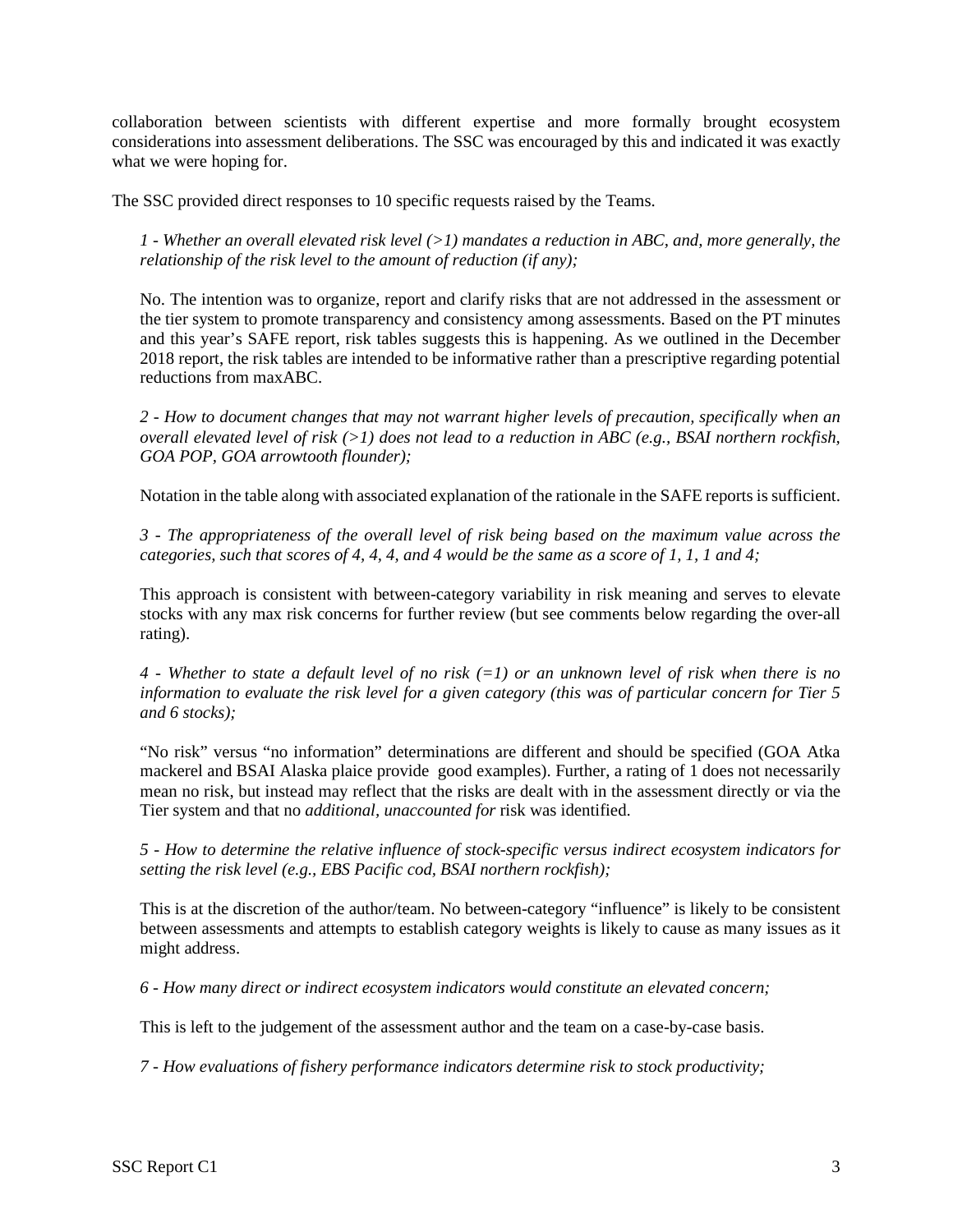As indicated in the SSC's December 2018 report, this additional column should include indications of fishery concern, such as inability to catch the TAC, large changes in CPUE (when not accounted for in the model), or dramatic changes in spatial or temporal distribution that could indicate anomalous biological conditions. If and how this is the case is left up to the assessment author and team on a caseby-case basis.

### *8 - Delineating issues that fall under more than one category;*

This is at the discretion of the author and plan team. Categories are not mutually exclusive, and risks can be attributed as deemed most appropriate by the author/ team.

*9 - Whether every item, positive or negative, listed in the context of the risk table necessarily constitutes a "concern" (e.g., for Alaska sablefish, is an unusually large year class necessarily a "concern" simply because it is unusual?);* 

No. The tables are intended to promote transparency and prompt further discussion as appropriate. Whether or not an unusual event (e.g. large year class) merits notation in the table is at the discretion of the assessment author and the team.

*10 - The Teams noted that risk table discussions were time consuming and could be simplified if the process to determine levels of risk was decoupled from the decision to propose a reduction and the associated amount.* 

As stated in our December 2018 report, it is the intention the SSC that these be decoupled but developed in concert.

**The SSC endorsed the Teams' request that the authors continue to fill out the risk tables for full assessments and affirmed the Teams' recommendation that adjustment from maxABC in response to levels of concern should be left to the discretion of the author, the Team(s), and/or the SSC, but should not be mandated by the inclusion of a >1 level in any particular category. The SSC encourages authors or Teams to provide recommendations on reductions and rationale for those reductions when appropriate. The SSC also requests authors to note changes in risk scoring from one assessment to the next, along with the rationale.**

**The SSC reminds the authors that the tables are intended to capture risks and uncertainties that are NOT addressed in assessment and/or the application of the Tier system. In cases where these concerns are partially addressed, the SSC requests that the authors clearly articulate the extent to which the listed items are not already addressed by the assessment and/or the Tier system.** 

**The SSC considered the Teams' suggestion to develop a decision table for evaluating the potential for a reduction if there were successive designations of elevated risk levels for a given category but concluded that this would be premature at this point.**

**The SSC recommends dropping the overall risk scores in the tables as these provided no additional information relative to ABC-setting and seemed to cause confusion. They simply report the maximum value of risk for the four factors, which is redundant information.**

**The SSC noted that the table ranking descriptions (e.g., description of what the scores mean) were not included in the all the SAFE reports. The SSC requests that the table explanations be included in all the assessments which include a risk table for completeness.**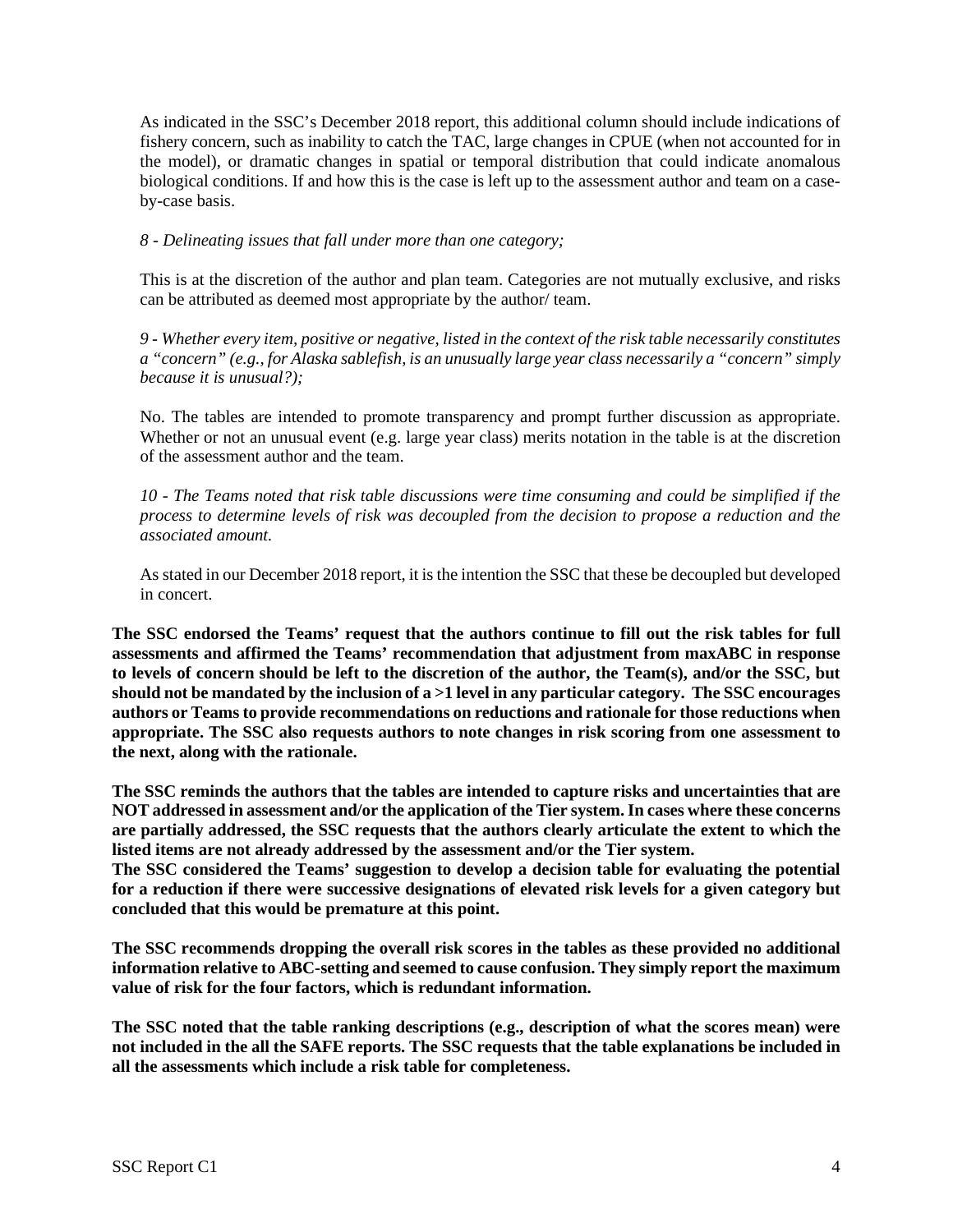**The SSC considered the suggestion, provided during public testimony, that the numerical scoring approach be replaced with more qualitative descriptions. We recommend continuing with the current risk ranking approach.** 

**The SSC discussed whether increased risk or uncertainty was meant to compare with previous assessments of the same stock, or in a relative sense to other stocks. Both are relevant and elaboration by the authors or Plan Teams as to what the elevated risk refers to are encouraged. For example, the Golden King Crab stock assessment has an increased risk relative to other assessments associated with the use of fishery CPUE in lieu of of a survey, and the Gulf of Alaska pollock assessment experienced an increased risk owing to the recent divergence of alternative survey indices from each other.**

**Finally, the SSC notes that the risk tables provide important information beyond ABC-setting which may be useful for both the AP and the Council and welcomes feedback to improve this tool going forward.**

# **GOA – BSAI Sablefish**

Dana Hanselman (AFSC) presented results of the 2019 sablefish assessment and Grant Thompson presented the recommendations from the Joint Plan Team. The SSC received public testimony from several attendees. Jon Warrenchuk (Oceana) expressed concerns regarding increased bycatch of young sablefish in the Bering Sea. Karl Halflinger (Sea State) noted high encounter rates of sablefish in groundfish fisheries and showed weight distributions of sablefish bycatch tracking the 2014 and subsequent 2016 cohorts over ages 1-3. Linda Behnken (Alaska Longline Fishermen's Association) described low CPUE in the IFQ fishery, resulting in a failure to attain the 2019 TAC. She supported no increase in the ABC or TAC, and no change to the current area partitions for the OFL. Julie Bonney (Alaska Groundfish Databank) testified that it was difficult for the groundfish fleet to avoid sablefish; she supported combining OFLs across Alaska, noting that there are other tools that the NPFMC could consider to avoid bycatch, such as Maximum Retention Allowances. Jim Johnson (Deep Sea Fishermen's Union) testified that CPUE was very low during the 2019 sablefish fishery and that catching a larger quota in 2020 would be very difficult.

The SSC wishes to thank Dr. Hanselman for his years of contributions to sustainable management of sablefish. His dedication to providing the NPFMC with high-quality assessments provided the foundation for sound management of this valuable fishery. The SSC looks forward to working with the new author in the future.

This year's assessment was an update of the previously accepted Model (16.5) with new data. The new data in the assessment model included: relative abundance and length data from the 2019 longline survey, relative abundance and length data from the 2018 fixed gear fishery, length data from the 2018 trawl fisheries, age data from the 2018 longline survey and 2018 fixed gear fishery, updated catch for 2018, and projected 2019 - 2021 catches. Estimates of killer and sperm whale depredation in the fishery were updated and projected for 2019 - 2021. In 2019, there was a NMFS Gulf of Alaska trawl survey. Biomass estimates and length compositions from this survey were also added.

### **The SSC accepts the authors' and Plan Team's recommendation to use model 16.5 and continued management under Tier 3a.**

Key outcomes of the updated assessment included a marked reduction (down 56%) in the estimated strength of the 2014 year class from the 2017 assessment to the 2019 assessment. The updated model also estimated a strong 2016 year class. The 2019 model continues to fit index data poorly, predicting more rapid increases in the bottom trawl and longline surveys than observed in the indices, and does not reconcile the opposing downward trend in the domestic longline CPUE series. The author described the potential sensitivity of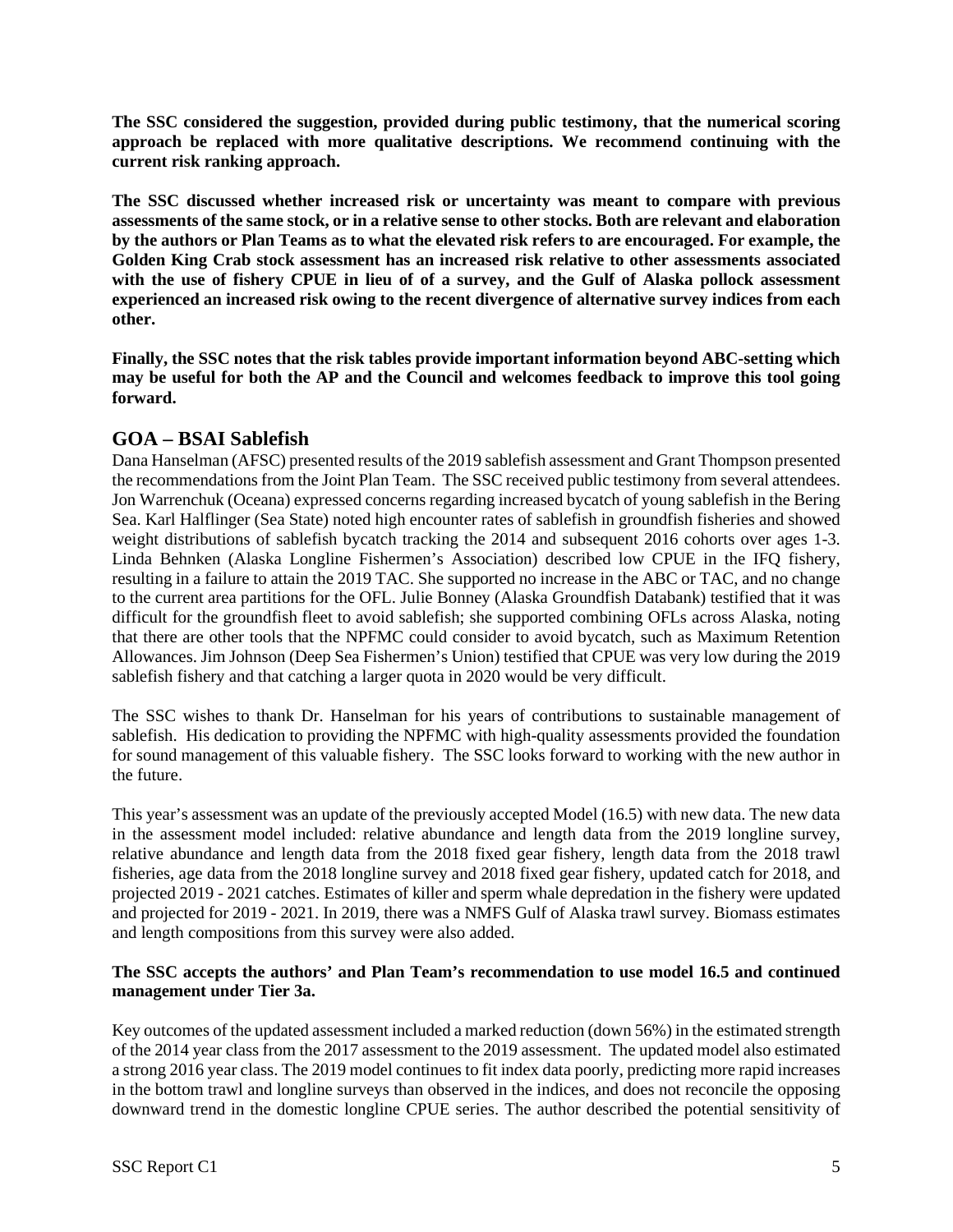projected spawning biomass estimates to time-varying maturity schedules and skip spawning, and the uncertainty in the sizes of the 2014 and 2016 year classes and their maturity schedule. These issues are critically important to short term-projections as these two year classes are predicted to comprise the majority of the spawning biomass.

The author identified 12 concerns using the risk table and concluded that a reduction from the maximum permissible ABC is warranted. The 12 concerns are listed below.

- 1. *The estimate of the 2014 year class strength declined 56% from 2017 to 2019. A decline of this magnitude illustrates the uncertainty in these early recruitment estimates*.
- 2. *Fits to abundance indices are poor for recent years, particularly fishery CPUE and the GOA trawl survey*.
- 3. *The AFSC longline survey Relative Population Weight index, though no longer used in the model is still only just above average.*
- 4. *The retrospective bias is positive (i.e., historical estimates of spawning biomass increase as data is removed).*
- 5. *Mean age of spawners has decreased dramatically since 2017 and continues a downward trend, suggesting higher importance of the contribution of the 2014 year class to adult spawning biomass; however, age-4 body condition of this year class was poor, and much lower than during the last period of strong recruitments.*
- 6. *The very large estimated year classes for 2014 and 2016 are expected to comprise about 33% and 14% of the 2020 spawning biomass, respectively. The 2014 year class is about 50% mature while the 2016 year class should be less than 15% mature in 2020.*
- 7. *The projected increase in future spawning biomass is highly dependent on young fish maturing in the next few years; results are very sensitive to the assumed maturity rates.*
- 8. *Evenness in the age composition has dramatically declined, which means future recruitment and fishing success will be highly dependent on only a few cohorts of fish.*
- 9. *Spatial overlap between sablefish returning to adult slope habitat and the arrowtooth flounder population may have increased resulting in potentially higher competition and predation*
- 10. *Another marine heat wave formed in 2018, which may have been beneficial for sablefish recruitment in 2014 - 2016, but it is unknown how it will affect fish in the population or future recruitments.*
- 11. *Fishery performance has been very weak in the directed fishery with CPUE at time-series lows in 2018.*
- *12. Small sablefish are being caught incidentally at unusually high levels shifting fishing mortality spatially and demographically, which requires more analysis to fully understand these effects.*

Of the 12 concerns listed, concerns 5, 6, 7, and 8 are already addressed to some degree in the assessment. Concerns 5 and 8 highlight the reliance of the future spawning stock on in incoming year classes and their condition. In a population that relies on episodic recruitment events and the storage effect (longevity) as a survival strategy, conditions like those currently observed will occasionally arise. These events are not of particular concern unless one can demonstrate a specific benefit of age diversity in the spawning stock. If age evenness in the spawning population is considered as a metric of population health, this criterion should be formally evaluated for potential incorporation into future recommendations for ABC. For example, is there evidence that older females are more effective spawners? Is there evidence that genetic diversity is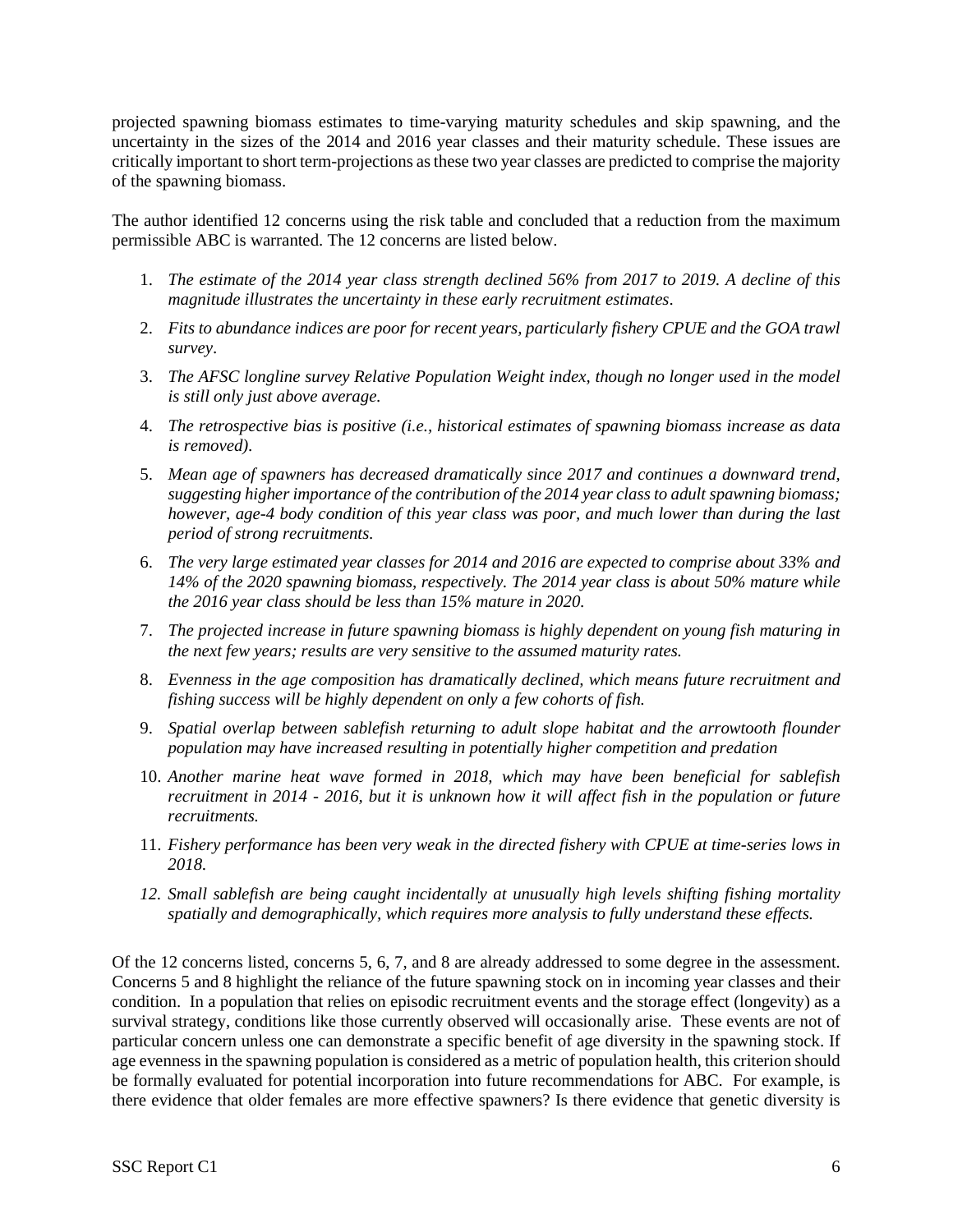preserved through multiple year-classes? With respect to concern 6, the maturity schedule is included in the assessment and the harvest control rule specifically protects the future reproductive potential of the stock. Concern 7 highlights the sensitivity of the future reproductive potential of the stock to changes in juvenile natural mortality rates. This issue is not unique to the sablefish assessment. The SSC recommends that the authors utilize the excellent information provided in the ESP to develop an ecosystem-linked formulation of natural mortality for young ages of sablefish.

Concerns 1, 2, and 4 all suggest that there are structural problems with the assessment. The inability of the assessment to accurately track incoming year classes when they have been modeled in the assessment for several years suggests that natural mortality or selectivity may be misspecified. The lack of fit to survey and domestic CPUE are also a concern, and suggests that either catchability or selectivity may be misspecified. The SSC reiterates is recommendation for the authors to explore time-varying fishery selectivity and/or catchability, and their effects on estimated year-class strengths. To the degree that the fishery has shifted selectivity toward older sablefish in response to increased numbers of young fish there may be important effects on the estimated population dynamics created by the assumption of constant selectivity.

The estimated maximum permissible ABC for 2020 is 57% higher than the 2019 maximum permissible ABC. Despite model results that indicate future increases in sablefish abundance, the SSC agrees with the authors and Joint Plan Team that a substantial reduction in ABC is merited. In particular, concerns regarding the current uncertainty in the incoming 2014 and 2016 year classes and the poor fishery CPUE in 2019 suggest that added precaution is necessary. The authors and the Joint Plan Team recommended a 25% increase from the 2019 ABC, which corresponded to a constant fishing mortality rate from 2019 to 2020. The SSC notes that there is no biological reason to pick the 2019 reference mortality rate over other possible rates. In addition, the method used to project the 2020 ABC did not utilize the updated model nor its revised estimates. **Therefore, the SSC recommends calculating the ABC based on a 25% stairstep whereby the 2019 ABC is increased by 25% of the projected step between the 2019 ABC and the 2020 maxABC and then that estimate is corrected for whale depredation to provide the final 2020 ABC.**  This process was repeated to estimate the 2021 ABC. The 2020 ABC represented a 50% reduction from the 2020 maxABC from the 2019 projected ABC for 2020.

The authors included an analysis of the area allocation of the ABC as an appendix to the SAFE chapter. The SSC appreciates the author's responsiveness to SSC comments. Based on the results of this work, the author recommended no change to the allocation scheme. The SSC accepted the authors' and the Joint Plan Team's recommended sub-area allocations of ABC. The SSC notes that the distribution of sablefish has changed considerably since 2013 and there remains and need to resolve how ABC allocations will be derived in the future. The SSC requests that the author finalizes the allocation process no later than September 2020.

The SSC accepts the authors' and Joint Plan Team's recommended OFLs for 2020 and 2021. The SSC reviewed the information available regarding area partitions for the OFL. **The best scientific information available regarding stock structure for sablefish supports an Alaska-wide stock designation. Therefore, based on biological considerations, the SSC recommends adoption of a single combined area OFL for sablefish.** The SSC recommends consideration of alternative spatial management approaches to address sablefish bycatch concerns.

The SSC noted that, although the stock biomass is projected to increase due to the strong 2014 and 2016 year-classes, these cohorts will also affect the calculation of reference points. Specifically, as the 2016 year class is included in the B40% calculation, that reference point will increase. This has been the case as the 2014 year-class has affected both the biomass and the reference points.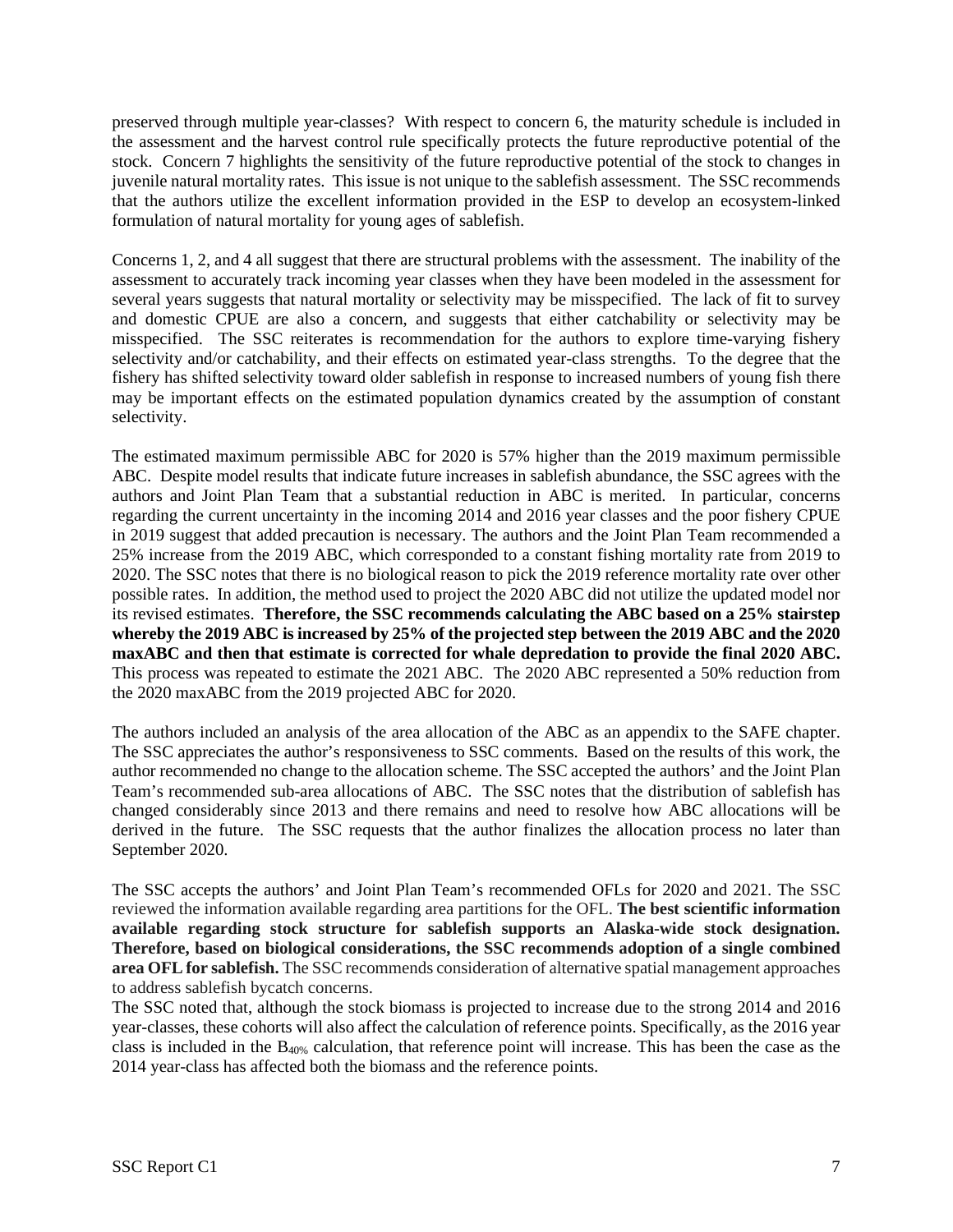The SSC recommends that the coefficients determining the degree of whale depredation be re-evaluated in the near future (and perhaps on a 3-5 year interval) in order to determine whether the relative effect of depredation may have changed over time, and/or to update existing coefficient estimates with additional available data since the previous analysis.

The SSC supports the ongoing efforts to examine sablefish dynamics including Alaska, Canada, and the US west coast. The SSC encourages continued efforts to reconcile potential differences in ageing criteria among these regions and among laboratories with respect to asynchrony in recruitment.

The SSC appreciates the excellent continued work of the authors on the ESP. This ESP provides a strong example for authors of other SAFE chapters. The SSC encourages the authors to focus on explaining the mechanisms underlying the observed declines in the estimated size of the 2014 year class.

The SSC appreciates the author's effort to identify fishery performance indicators that provide relevant insight into stock status. The SSC encourages the authors to continue to explore community related socioeconomic indicators and suggest that they focus on substantially engaged and/or substantially dependent communities recognizing that in small communities, even a low level of engagement in absolute terms can result in a relatively high level of dependence on that fishery. Further, communities selected for inclusion in the analysis should not be based on commercial landings alone, as engagement in the relevant commercial fishery(ies) can and does occur based locally owned vessel activity, crew employment and income, locally occurring processing activity, and support service activity; dependency can usefully be measured via vessel and processing diversity and annual round activity and spatial variations, among other factors (recognizing that data availability will vary widely across communities, especially for support service activity). Additionally, as noted in public testimony, it is important to recognize that sablefish are economically important to community fleets across a variety of gear types.

To be useful in an ESP application, community engagement in and dependency on the relevant fishery(ies) need to be tracked with indicator time series data to allow for the recognition of trends that could serve as ecosystem "yellow flags" or "red flags," consistent with other indicators. Indices such as Regional Quotient and Local Quotient are particularly useful in a report card context for a variety of reasons, including the ability to provide information where data confidentiality considerations would be otherwise be a major analytic constraint, but they need to be clearly defined.

# **BSAI Walleye Pollock**

# **Bering Sea**

The SSC received a presentation of the 2019 stock assessment from Jim Ianelli (AFSC) and a summary of the Bering Sea Plan Team comments from Grant Thompson (AFSC). Public testimony was provided by Karl Halflinger (Sea State), who provided graphical summaries of spatial fishing patterns, and expressed concern that newly developed spatial fishery metrics may not be capture the complicated dynamics of the fishery, which balance searching and travel time, bycatch encounter rates, and many other factors in addition to the distribution of the pollock stock. Mr. Haflinger also suggested one of the reasons for the delay in the pollock fleet reaching the allowable catch limit during the 2019 "B" season was the fact that some vessels remained on the West Coast longer to pursue Pacific whiting fisheries.

The 2019 pollock assessment included new data from the following sources:

- The 2019 NMFS bottom-trawl survey biomass and abundance at age estimates.
- The 2018 NMFS acoustic-trawl survey age composition data were updated using samples from the ATS survey.
- The 2019 opportunistic acoustic data from vessels conducting the bottom trawl survey was used as an added index of pollock biomass in mid- water.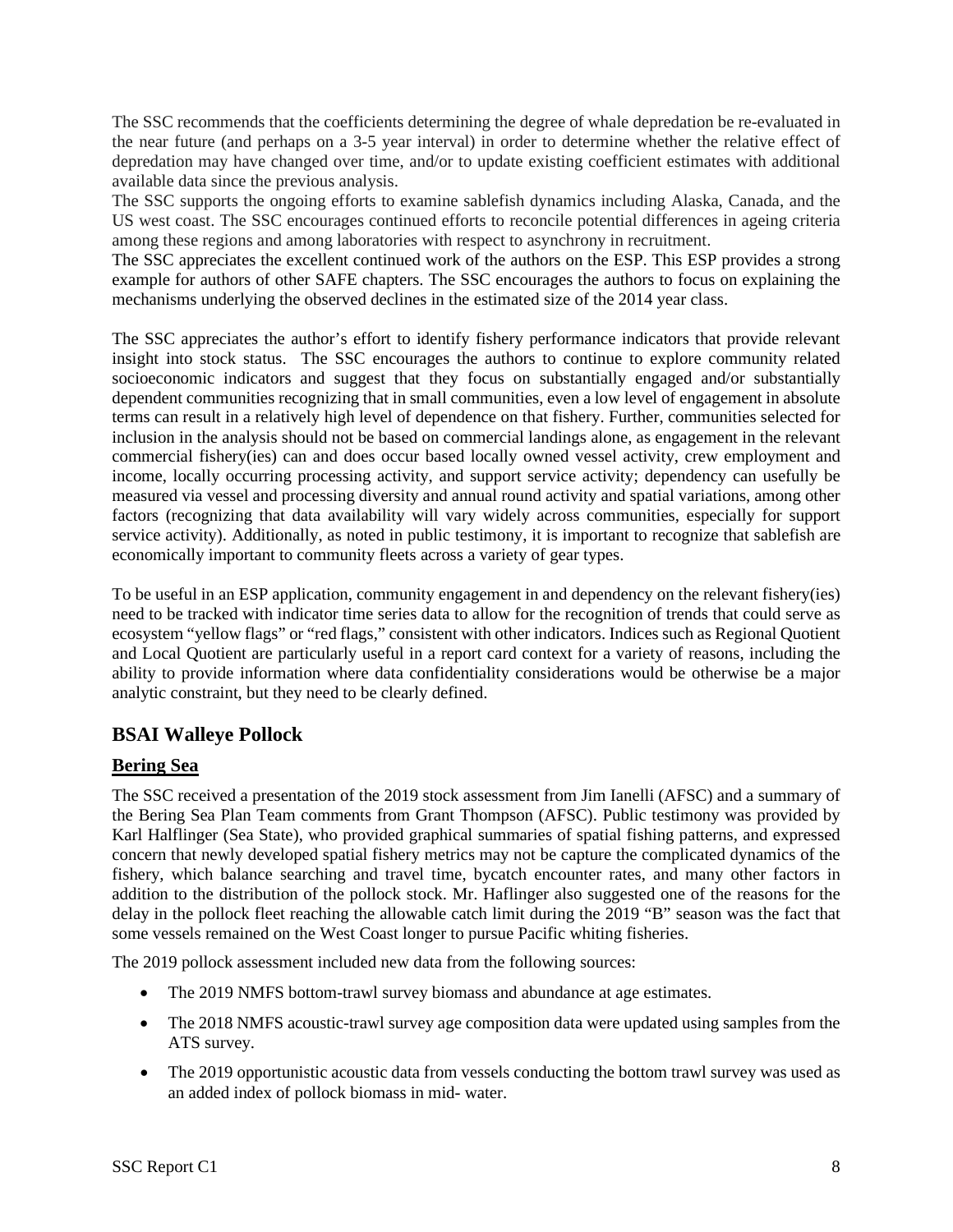- Observer data for catch-at-age and average weight-at-age from the 2018 fishery were finalized and included.
- Total catch as reported by NMFS Alaska Regional office was updated and included through 2019.

Data from 2019 indicated a highly concentrated fishery during the "A" season, and very dispersed fishing during the "B" season. Coincident with these spatial patterns, the time required to harvest the allowable catch in 2019 was the quickest in history for "A" season, and among the slowest for "B" season (similar to 2011). Bottom trawl survey biomass substantially increased from 2018 to 2019. Of note in the agecomposition information, in recent years there appears to have been a shift from a dominant 2012 year class, to a mix of two consecutive strong year classes in both 2012 and 2013, which is unusual for this stock.

Modelling efforts focused on improvements to existing data sources. An investigation into the degree of constraint applied to time-varying bottom trawl survey catchability/selectivity revealed that current constraints are consistent with model fit and that additional constraint may not be conservative with regard to the estimated scale of the biomass. To account for increasing abundances of pollock outside the standard survey area, a spatio-temporal index for the combined EBS and NBS bottom trawl survey biomass was developed using the VAST approach and included a cold-pool covariate. A spatio-temporal model for deriving age-composition estimates from the bottom trawl survey showed relatively minor differences with standard design-based age compositions. An exploratory model-based approach was developed for creating a combined index for the acoustic and bottom trawl surveys, reflecting the overlapping nature of both the vertical and spatial sampling of each survey, although not included in this year's assessment. In addition to modelling efforts, the SSC commends the author for detailed investigation of spatial and temporal patterns in fishing behavior (including a new index of effort dispersion) and weight at age.

The author provided two models for consideration, including last year's base model (16.1) updated with new data and an alternative model (16.2) using the VAST-based bottom trawl survey index of biomass. Both models appear to perform well. Both models indicate a declining stock since 2017, projected to continue at least through 2021. Current spawning biomass is estimated to be above both  $B_{MSY}$  and  $B_{40\%}$ . The SSC appreciates the extensive required to generate VAST estimates of biomass based on both the NBS and EBS surveys for both pollock and Pacific cod. In light of changing stock distributions for both species it has become necessary to include the full spatial extent of the Bering Sea shelf in deriving indices of abundance. This process has been aided by the extensive testing and development of the VAST modelling framework. Including the extent of the annual cold-pool as a covariate in the model helped to inform biomass estimates in years in which there was no survey sampling in the NBS. The author and Plan Team recommended waiting for new genetic data on EBS and NBS pollock before adopting the new VAST model. **The SSC differed from the author and Plan Team and recommended adopting model 16.2, including the VAST-based bottom trawl survey index, as the basis for 2020-2021 specifications.** The SSC further recommends that the PTs consider defining a standard reporting format for VAST model application, including a description of the parameterization, mesh complexity, covariates, model fit diagnostics and all other components necessary for review.

The SSC has long categorized EBS pollock as a Tier 1 stock, which dictates that it include a reliable probability density function for Fmsy. However, in recent years the ABCs have been reduced from the maximum through the use of the Tier 3 ABC calculation. For 2020, this corresponds to a 43% reduction from the maximum ABC. **The SSC recognizes the risks associated with the application of Tier 1 specification for the ABC when productivity estimates are uncertain, and therefore recommends a highly elevated level of concern for pollock in the assessment/tier-system category of the risk table, and a commensurate reduction from the maximum ABC. As a temporary solution for this year, the SSC recommends using the Tier 1 OFLs and reducing ABC from the maximum ABC from Tier 1 to**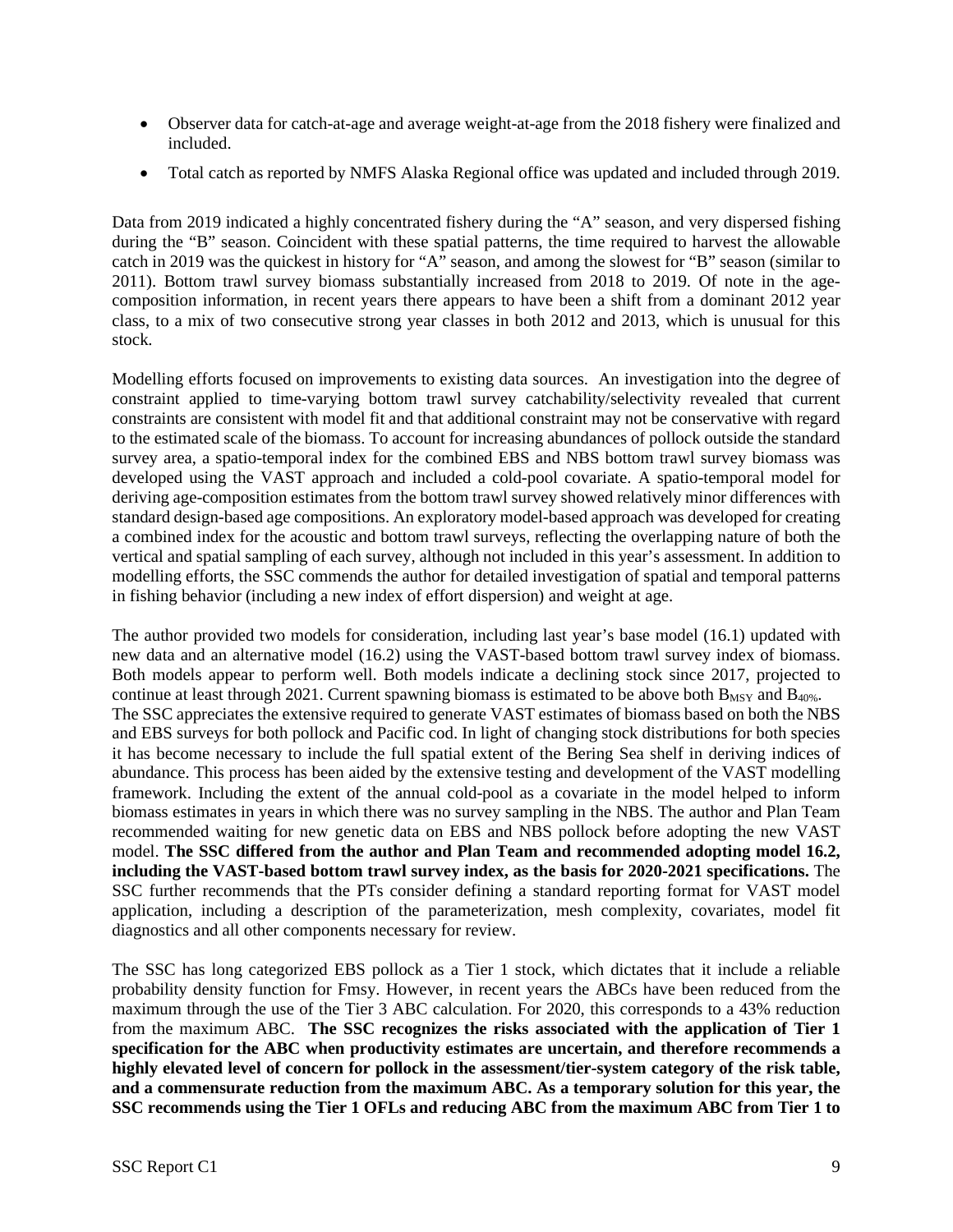### **an ABC level based on the Tier 3 calculation. However, the SSC recommends a detailed review of the support for retaining the EBS Pollock assessment in Tier 1 versus reclassifying it as Tier 3 in the 2020assessment.**

The SSC had a number of recommendations for additional research supporting this assessment:

- The SSC encourages further investigation of the apparent shift between a clear 2012 year-class to mixed 2012-2013 year classes in the data, suggestive of potentially variable ageing bias.
- Noting the work in deriving an external estimate of temporal variability in catchability for the bottom trawl survey (relative to the acoustic survey) due to vertical availability, the SSC noted that catchability would logically also vary for the acoustic survey. The SSC encourages further work to develop the simultaneous modelling of these two surveys, accounting for vertical and distributional shifts (including into the NBS). When sufficiently explored, the SSC looks forward to assessment model configurations that explore the use of a time-series from this method.
- The SSC supports ongoing genetic studies to determine the relationship between pollock in the NBS and EBS, as well as other surrounding regions (AI, GOA).
- The SSC supports the continued use of a formal decision table to illustrate risks of alternative harvest strategies.
- The SSC supports the Plan Team's recommendation to revisit the treatment of all variance parameters in the next assessment, particularly those that are set at fixed values (e.g., the value of 0.2 for the acoustic survey). The senior author indicated these efforts are currently planned for the coming year.
- The SSC also looks forward to estimates of movement and abundance along the U.S.-Russia EEZ boundary based on echosounders fixed to moorings in this area. Noting the increased concern over trans-boundary fishery and population dynamics for pollock (as well as Pacific cod, and potentially other species) the SSC requests an update on current collaborations with Russian scientists with regard to data-sharing, cooperative survey efforts, and the potential for joint assessments and management such as those used for shared fish stocks in the Barents Sea. It may be worthwhile to hold a workshop on this topic if and when appropriate participants can be identified.

## **Aleutian Islands**

For 2019, this was a partial assessment with only updated 2018 and 2019 catch added to the previous analysis. The stock remained in Tier 3a. **The SSC concurs with the authors and the Plan Team to use maximum ABC for 2020 and 2021 and to calculate OFLs using the standard Tier 3a approach.** The SSC looks forward to a full assessment in 2020, including a response to the 2018 recommendation to reconsider the time period over which recruitment estimates are used to estimate biological reference points. The SSC requests that a time-series of survey biomass estimates be provided for evaluation for this and other partial assessments, where available.

## **Bogoslof**

No assessment was conducted for 2019, leading to a roll-over of specifications developed in 2018. **The SSC supports these specifications for the ABCs and OFLs for 2020 and 2021**.

**BSAI Pacific Cod Bering Sea**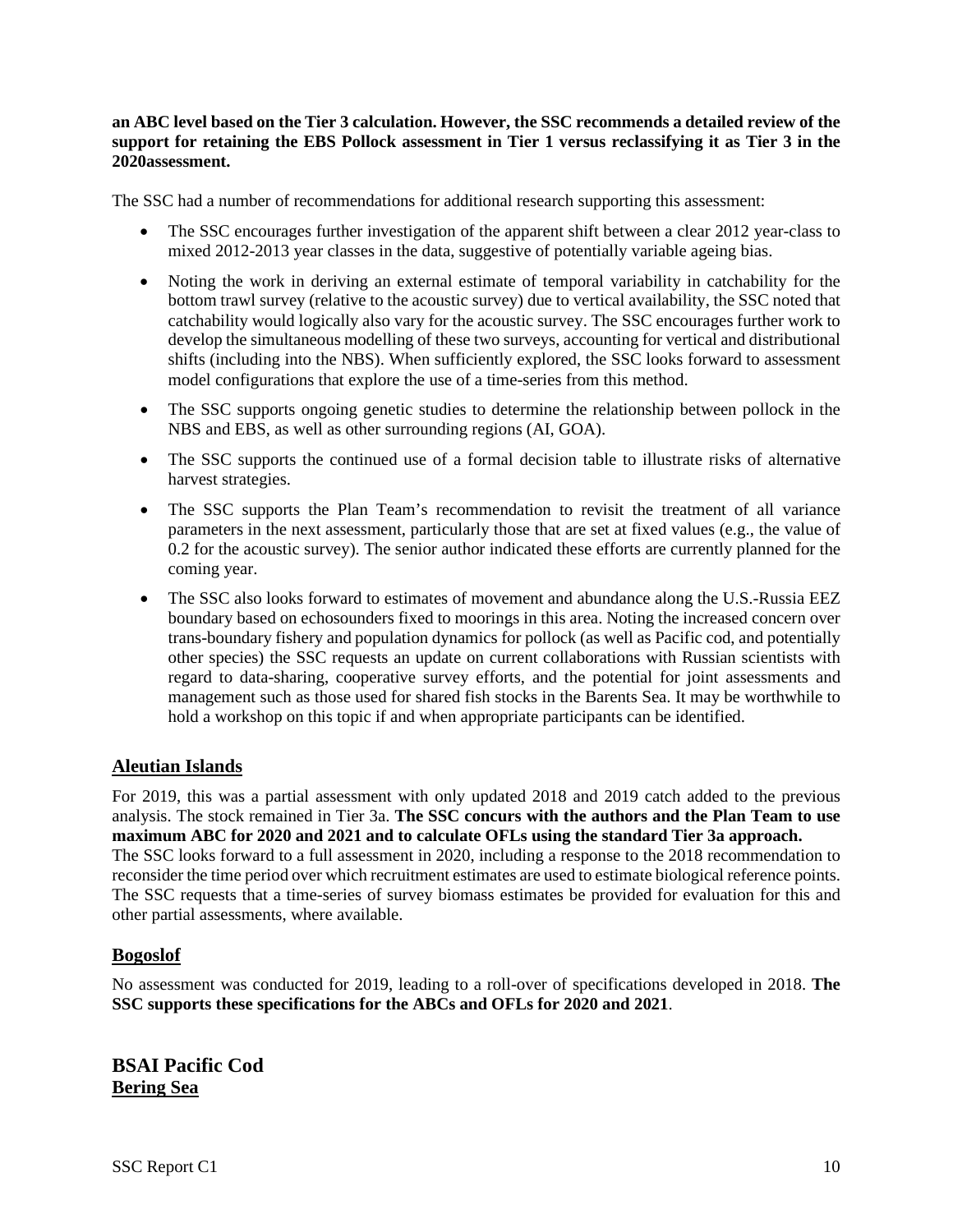The SSC received a presentation on the PT report and a summary of the Pacific cod stock assessment from Grant Thompson (AFSC). Public comment was provided by Chad See (Freezer Longline Coalition), who indicated a preference for a single model over the current ensemble and specifically recommended model 19.12, or an ensemble representing only hypothesis #2. Mr. See further reiterated that reductions from maxABC are intended to be infrequent and that the current level of risk is not sufficient to justify a reduction, and given that the presence of Pacific cod remains high from the perspective of the fishery. Public comment was also received from Scott Hansen (F/V Beauty Bay) suggesting that fishery CPUE has remained high throughout the fishing grounds, and that both fish condition and abundance appear good in the northern Bering Sea. Finally, the SSC received public comment from Kenny Down (representing himself) highlighting that the crucial question is whether to utilize the proposed ensemble or model 19.12 and registering concern that the current ensemble includes models about which little is known. Mr. Down further indicated that Pacific cod bycatch in directed halibut fisheries has remained high.

The SSC thanks the author for his excellent and extensive work on this assessment again this year; the document provided a comprehensive analysis of a 3x3 factorial ensemble model that included 9 models in addition to the base model from 2019 (16.6i).

The models explored two axes of structural uncertainty, one exploring alternative stock structure hypotheses and one exploring levels of model complexity. The stock structure hypotheses were: 1) Pacific cod in the NBS are insignificant to the managed stock, so the assessment should include data from the EBS only, 2) Pacific cod in the EBS and NBS comprise a single stock, and data from the EBS and NBS surveys can be modeled in combination to generate a single model-based biomass index, and 3) Pacific cod in the EBS and NBS comprise a single stock, but the EBS and NBS surveys should be modeled separately. The three levels of assessment complexity were: "basic" (model 16.6i); "simple" specifying alternative input sample size calculations for composition data, alternative selectivity functions for survey and fishery catches, size-based maturity, and new methods for tuning recruitment deviations and; "complex" which estimated a multitude of time-varying processes including catchability, selectivity, and growth.

The models presented at this meeting differed from those presented in October to reconcile comments from the SSC and Plan Team related to Hypothesis #1 and retrospective performance. The updated models reduced the retrospective patterns by removing fishery age composition data and reducing the average input N for fishery size compositions. The SSC was pleased that the authors were able to resolve some of the bad retrospective patterns seen in September. However, the SSC was disappointed that the focus on ensemble modeling precluded determining how to appropriately use these critical data without inducing strong retrospective patterns.

All of the nine ensemble members used VAST model estimates of total survey biomass. The SSC considers this an appropriate improvement over the design-based estimates, as the VAST model uses all available data from both the NBS and EBS bottom trawl surveys and provides an efficient method to address large gaps in temporal coverage in the NBS. The SSC also supported the use of a cold-pool covariate and bias correction. The SSC was comforted that the design-based and VAST indices are quite similar. The SSC supports the idea of cross-validating the results by selectively removing areas and seeing how well the VAST model can predict missing areas. In the interest of transparency and reproducibility, the SSC recommends that assessment authors include a specific description of VAST model settings in future assessment documents.

The nine models provided reasonable fits to the data and retrospective patterns. As expected, the complex models with their many more parameters provided the best overall fits to the data. Values of Mohn's rho, an indicator of retrospective bias, were within the acceptable range for all models except 19.4, for which Mohn's rho was very large. The SSC continues to disagree with the Plan Team regarding the use of Mohn's rho. Its primary function is a measure of model misspecification, and not including portions of a population in the model would be an important misspecification.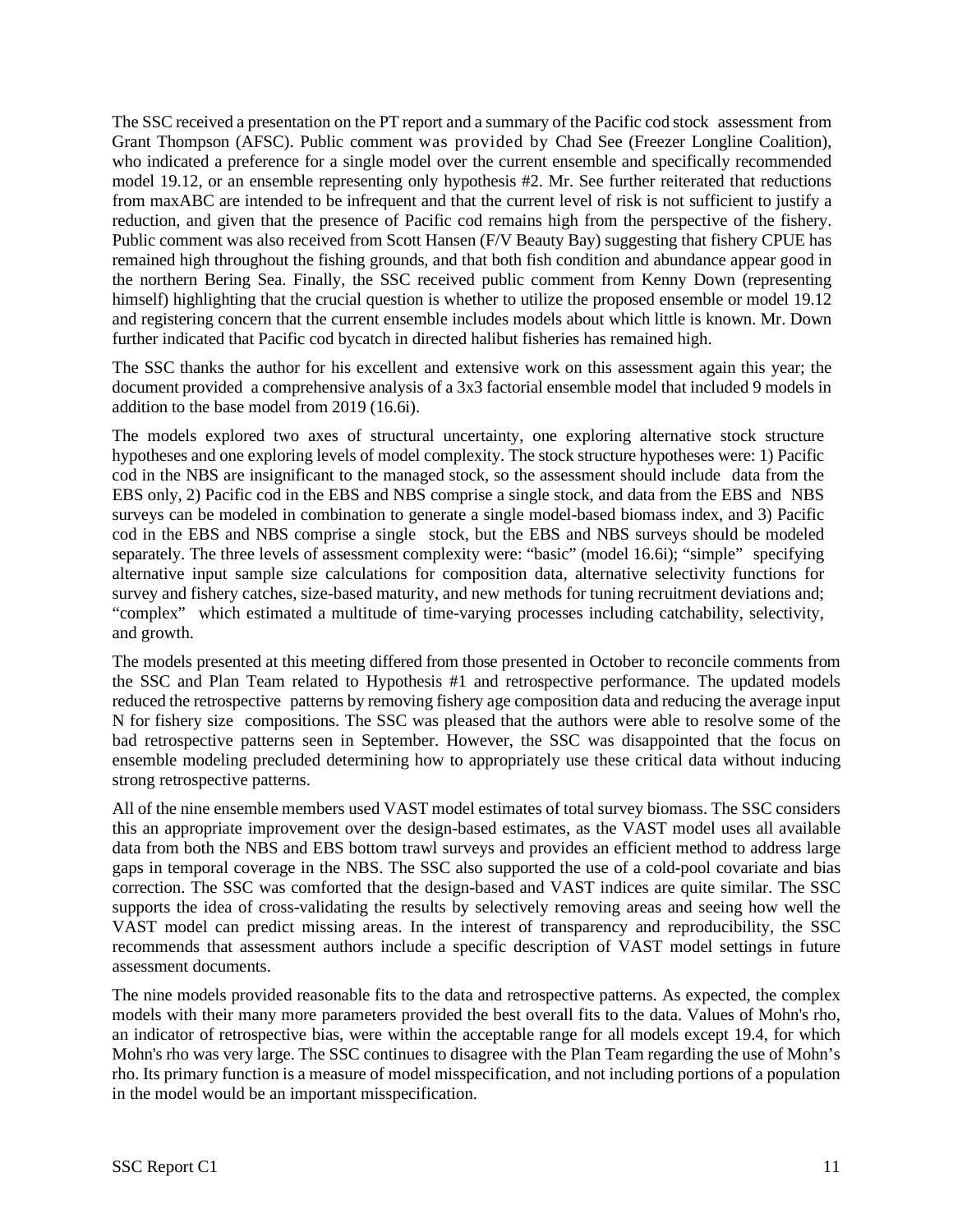Two different ensemble averages were presented, an unweighted and a weighted average. The weighted ensemble was determined using a set of nine criteria with different emphasis factors. These criteria were developed by extracting various comments from the PT and the SSC as to what are important features or hypotheses to include in the model. Factors that were given an emphasis of 3 were deemed to be ones that the PT or SSC has explicitly used for criteria to reject or express strong concern about a model (plausibility). Lower emphasis (factors 2 and 1) was given to criteria that generally were more related to technical model specifications. **The SSC thought this part of the weighting scheme was transparent and a reasonable step forward**. However, the choice of an exponential average instead of the arithmetic average is a much more influential choice than the *ad hoc* 3:2:1 choices. For example, Model 19.12 is given over 7 times more weight than the next candidate, despite emphasis-weighted scores of 15 and 13, respectively. The SSC suggested that it may be more transparent to use a more intuitive arithmetic mean, recognizing that all weighting systems will have subjective decisions and that assessment authors are likely best suited to identify relative model weightings.

The SSC expressed two primary concerns with use of the ensemble: (1) that all ensemble model members may not receive the appropriate level of review compared to reviewing a single recommended model, and (2) that the effort required to bring forward a 9-member ensemble may preclude progressive model development and testing. The recommended weighting gives most of the weight to model 19.12, which represents a substantial increase in complexity and deserves more review in future assessments. The purpose of an ensemble model is to include a diversity of models that "capture structural uncertainty" or represent alternative states of nature for which valid hypotheses exist. While the stock structure axis in the current 3x3 factorial design represents alternative states of nature, it is less clear whether the progressive changes in model complexity reflect an appropriate range of structural uncertainty. In spite of shortcomings, the SSC was encouraged by the author's structured approach to constructing a matrix of alternative models for consideration. However, in addition to the increased workload for the assessment authors, it is unclear at this point whether the ensemble model is more transparent or more opaque to stakeholders or review bodies. Finally, the SSC notes that although the ensemble model highlights some of the additional uncertainty associated with this stock, our current harvest control rule precludes explicit consideration of this added uncertainty.

In previous years there was considerable discussion whether it was appropriate to average ABC after the control rule was applied rather than determining stock status first than applying it to the average full ABC. One SSC member calculated the results for this particular ensemble doing it both ways and was satisfied that it made very little difference.

The assessment authors' efforts represent substantial progress towards using an ensemble modeling approach to address continued large uncertainties in the Pacific cod assessment. The SSC suggests that a broader discussion is needed between the Plan Teams, AFSC, and the SSC on the consequences of accepting an ensemble model for Pacific cod on the direction of other groundfish and crab assessments, and guidance on whether consistent sets of models should be required to be brought forward in subsequent assessments. It needs to be determined whether ensemble models, particularly if applied to multiple stocks, are sustainable given limited review and assessment staff resources. If an appropriate ensemble can be developed and adopted for a number of years, it may actually save time. However, the SSC expressed concern that the burden of maintaining an ensemble of this many models might preclude necessary progress in model development. This tradeoff was confirmed by the lead assessment author with respect to exploring alternative methods for successfully incorporating fishery age compositions. One advantage of an ensemble may be the inclusion of members that incorporate environmental, ecosystem, or socioeconomic data as appropriate.

The SSC appreciates the progress toward an ensemble but was hesitant to adopt either the weighted or unweighted ensemble at this time. A major discussion point was whether all three hypotheses should be retained going forward. Hypothesis #2, combining the EBS and NBS surveys, was considered the most likely given the observations of Pacific cod in the NBS and the lack of genetic differences between these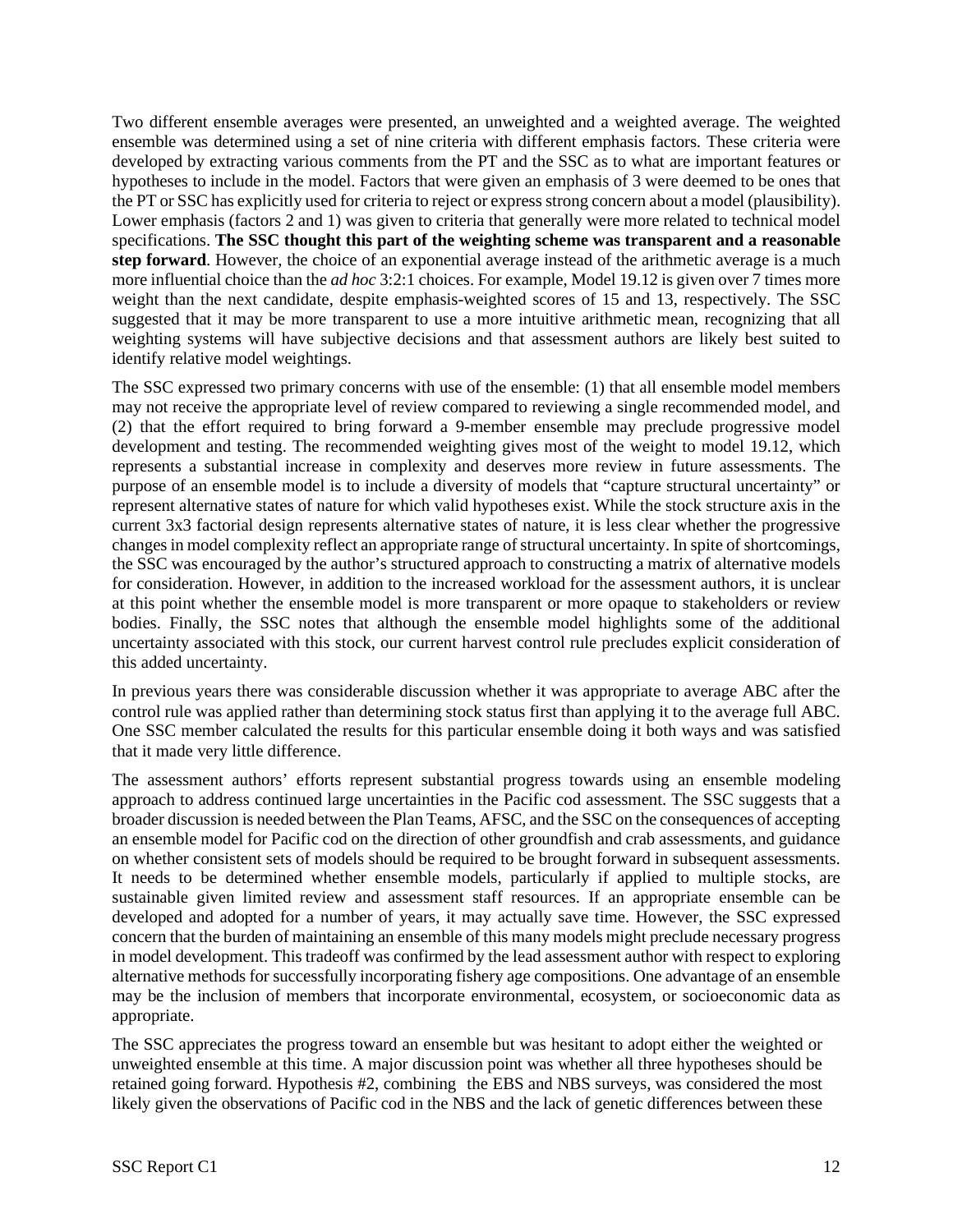areas. There was general support for removing the models related to Hypothesis #1 (19.7-19.9) altogether, given our understanding of stock structure. As currently weighted, the ensemble added complexity, but seemed to offer little benefit compared with adopting a single model from the Hypotheses 2 group. There was concern that accepting an ensemble this year would require the authors to bring the entire ensemble forward as the base case in next year's assessment, which would be a substantial workload and would likely preclude progress on other issues. There was some support toward adopting a simpler model like  $19.10$  (which is essentially the base model + VAST) or 19.11 as an intermediate step in complexity, but ultimately the SSC determined that the author's weighting choices clearly showed the authors' preference for Model 19.12, **and the SSC endorsed Model 19.12 as the new base model for 2020**.

There was considerable discussion about whether an additional reduction in ABC was warranted due to the ecosystem risk level of 2, reflecting uncertainty associated with a mixture of positive and negative trends. There were lingering concerns about migration of Pacific cod outside of the EEZ and whether the large portion of the stock now located in the NBS may be subject to higher mortality or reduced reproductive success. These concerns were similar to the prior year, but because of the considerable assessment uncertainties evident in the ensemble models, the SSC elevated assessment considerations in the risk table to level 2.

**Thus, the SSC selected Model 19.12 for setting OFLs for 2020 and 2021, but reduced the ABCs from maximum permissible by adopting the ABCs resulting from the weighted ensemble model, due to assessment and ecosystem concerns**. Model 19.12 encapsulates the preferred hypothesis as all recent evidence suggests that the NBS has become an important habitat for a large part of the stock.

**The SSC recommends that the authors focus on continuing to improve Model 19.12 and attempt to resolve problems with using fishery age compositions. The authors should consider whether 19.12 could be "overfitting" as the Plan Team suggested.**

**The SSC recommends that if the authors bring an ensemble model forward in 2021, that it consists of a reduced set of models that still reflect adequate diversity in model structure and hypotheses about stock structure.** 

**The SSC encourages further investigations into fish movement, both analytically and through tagging studies.** 

**The SSC requests that the use of VAST, including its assumptions, are clearly documented in next year's assessment. The SSC notes that development of an ESP for EBS Pacific cod would be advantageous.** 

## **Aleutian Islands**

The SSC received a presentation from Grant Thompson for Aleutian Islands Pacific cod. There was no survey of the Aleutian Islands for 2019 so there were no changes to this Tier 5 assessment. **The SSC supported the authors' and PT's recommendation for a Tier 5 status determination and the associated OFL/ABC as well as the use of the random effects model for apportionment.** The SSC noted that there may be other apportionment methods if smoother outcomes are desirable such as multiple survey averaging or the use of a VAST model.

There were several age-structured models presented in an appendix and we appreciate these efforts. It appears that the models were almost viable for consideration this year. We look forward to seeing a vetted alternative in September 2018 that takes in to account current GPT and past SSC recommendations**. In addition to those recommendations the authors should consider fitting the two maturity curves inside the model similar to some of the GOA rockfish assessments.**